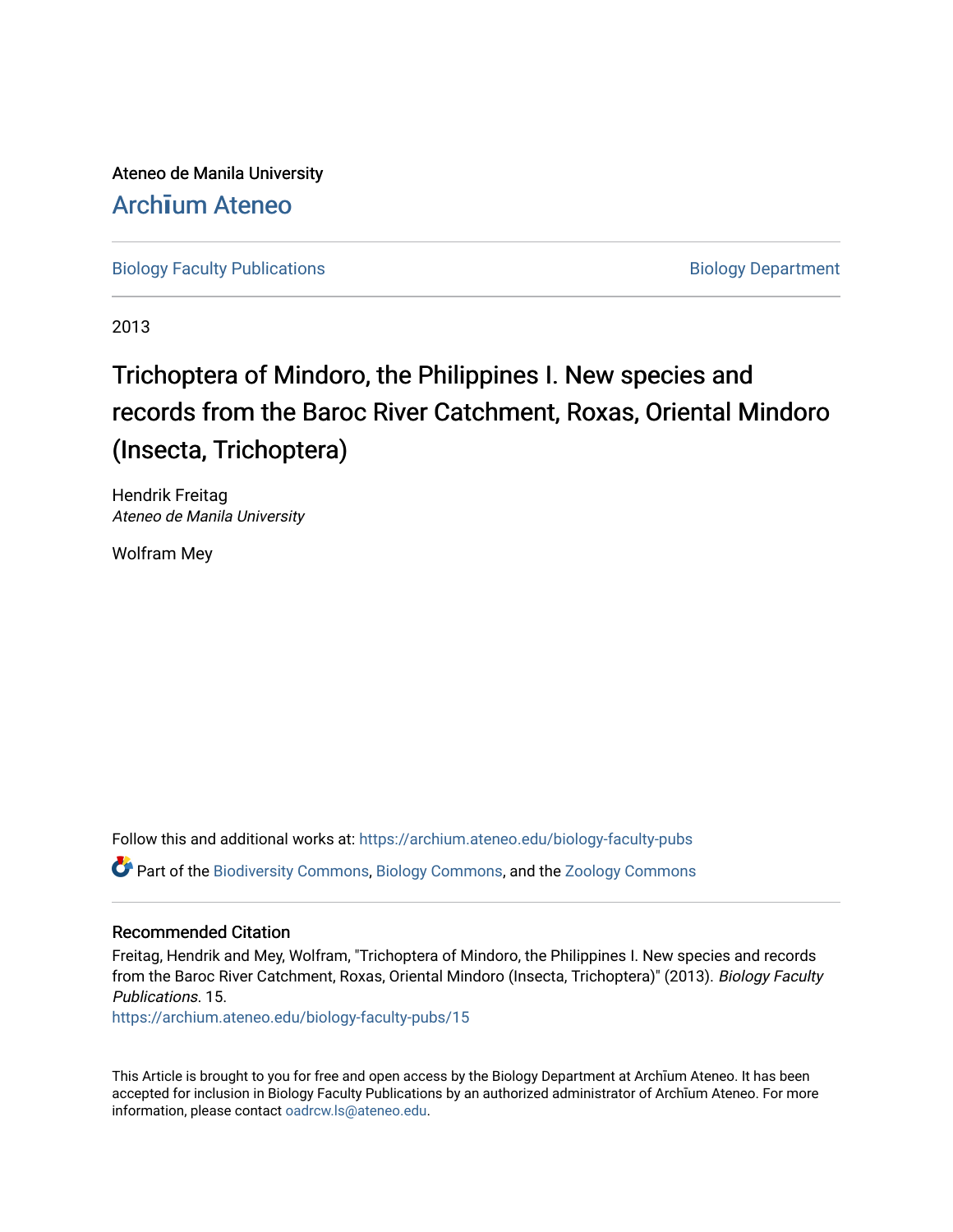# **Trichoptera of Mindoro, the Philippines I. New species and records from the Baroc River Catchment, Roxas, Oriental Mindoro** (Insecta, Trichoptera)

# Wolfram Mey and Hendrik FREITAG

**Abstract** The study of a collection of caddisflies from Mindoro yielded a total of 34 species. Eight species proved to be unknown taxa and are described in the present article as: *Rhyacophila crenophysetis* spec. nov., *Agapetus parallelaria* spec. nov., *Stactobia roxasi* spec. nov., *Paduniella vicentis* spec. nov., *Paduniella prodita* spec. nov., *Psychomyia taugadensis*  spec. nov., *Tinodes hypoplectis* spec. nov., and *Ecnomus biundularia* spec. nov. A list of all collected species is provided.

**Key words** Trichoptera, taxonomy, faunistics, new species descriptions, Philippines, Mindoro, Taugad River

#### **Introduction**

To date, 371 species of caddisflies have been recognized in the Philippines (Mey, unpublished data). Species records are available from all major islands whereas most of the smaller, about 500 islands with an area of over one km², are poorly or not sampled at all. Mindoro belongs to the larger islands of the archipelago. The interior of the island is largely mountainous with several peaks reaching elevations above 2000 m. One of these is Mt. Halcon, with 2585 m the fourth highest mountain in the Philippines. The high mountain ranges receive moderate rainfall throughout the year and heavy rain during the rainy season in the summer months. The wet tropical climate supports not only the growths of extensive lowland- and montane rainforests but forms the basis of an extensive watershed system. The mountain-rivers are usually permanent water courses with a variety of different habitats supporting a rich aquatic entomofauna including caddisflies.

The area in focus, the Baroc River Catchment in San Vicente, Municipality of Roxas, is situated at the southern portion of Mindoro's central mountain range. The catchment is part of the Key Biodiversity Area "69 Hinunduang Mt." (sensu Ong et al. 2002), which is recognized as a terrestrial and inland water area of very high biological importance and extremely high critical conservation priority ("EHc"), that is, however, subjected to a high socioeconomic pressure (Ong et al. 2002) Recent studies of the aquatic entomofauna in scope of the ongoing Baroc River Catchment Survey of the Ateneo de Manila University have led to the descriptions of new species of riffle beetles (Freitag 2013). Further studies are under preparation.

According to the experiences of the senior author, the abundance and diversity of Trichoptera on Mindoro seems to be higher than on other islands. Every collecting trip on Mindoro has resulted in the discovery of new taxa (Mey 1995, 1998, 2002). Mindoro is the terra typica of about 35 species of caddisflies up to now. We expect the number of Mindoro caddisflies to exceed 150 species, which is more than a doubling of the present number. For comparison, Malicky (2009) published a list of caddisflies from the Island of Sibuyan. It is the first summary of the Trichoptera of a small to medium-sized island in the archipelago. His list contains 44 species identified from material obtained by three collecting trips. However, the collecting efforts taken so far are certainly not sufficient enough to reveal the whole fauna. All three samples were taken from one lowland locality only. Higher elevation sites or places on the southern and eastern sides of the island remained unconsidered. Without any doubts, further research on this island will increase the current number considerably. The authors have plans to continue the exploration of the caddisfly fauna of Mindoro. Field work must concentrate on springs, bogs and rivers at high elevations, which are admittedly not easy to reach. Samples

Addresses of the authors:

Wolfram Mey, Museum für Naturkunde, Leibniz Institute at Humboldt Universität, Invalidenstr. 43, D – 10115 Berlin, Germany. E-mail: wolfram.mey@mfn-berlin.de

Hendrik Freitag, Associate Professor (RCW) / Department Research Coordinator,

Ateneo de Manila University, Biology Department, School of Science & Engineering, Loyola Heights, Quezon City 1101 Philippines. E-mail: h.freitag@ateneo.edu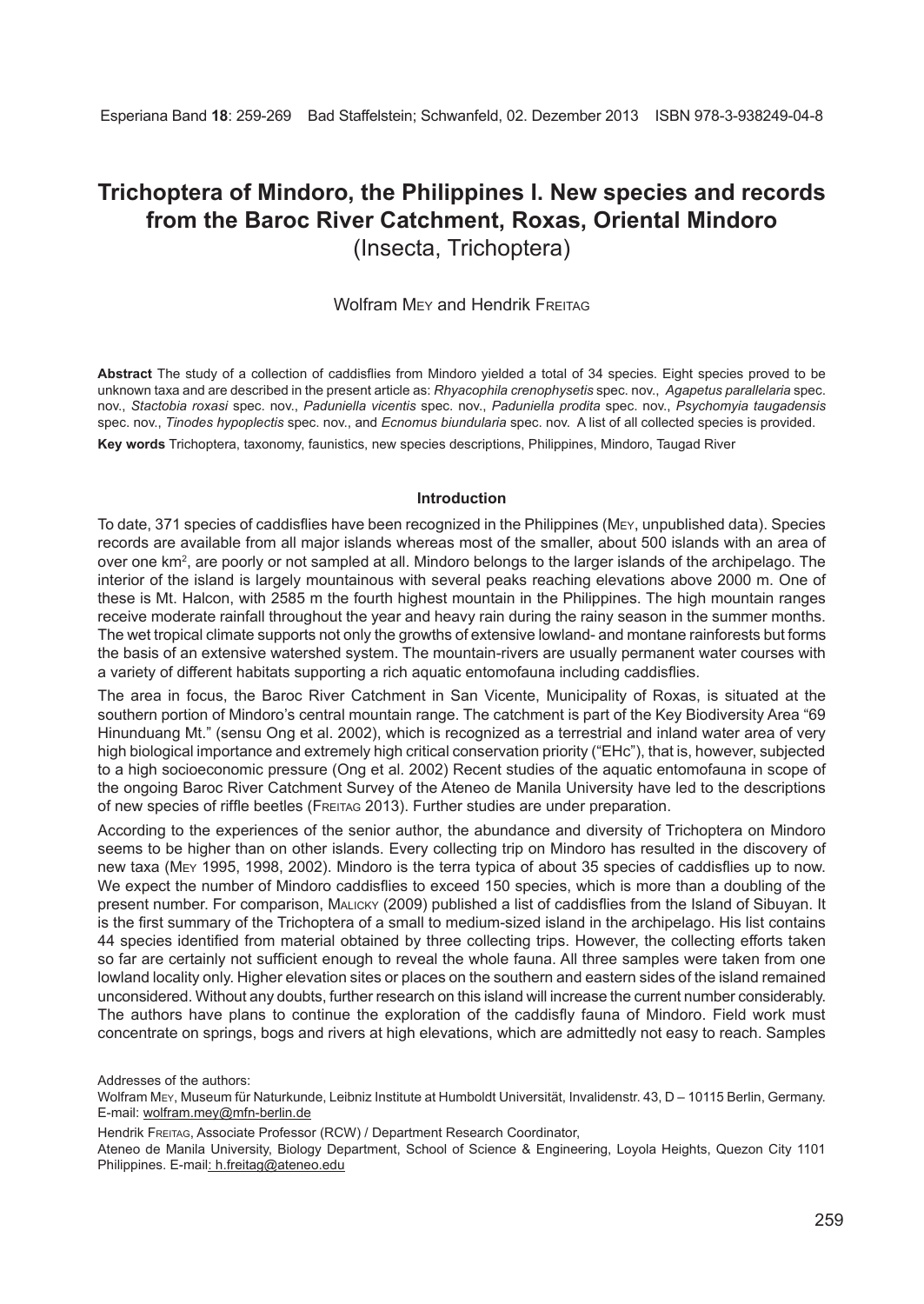should be taken on both sides of the mountain range in the centre of the island. Another interesting aquatic ecosystem is Lake Naujan in northeast Mindoro. It is a large lake which should harbour a unique caddisfly community from which we do not have any data. Unless these habitats remain unexplored it appears premature to compile a list of the hitherto known species. It will be an objective of a future article. The present paper concentrates on the description of new species and the communication of further species from material, which has been collected by the junior author and his students since 2012.

# **Material and methods**

The collections used for this study were retrieved in course of the Baroc River Catchment Survey of the Ateneo de Manila University's Biology Department. All major tributaries in the middle and upper catchment of the Baroc River were sampled in course of this survey. However, collection methods that gain material of terrestrial adult specimens were only applied at selected sites. A map of the area with the collection sites is provided in Figure 1 (plate 19).

The trichopteran material for this study was collected either by the use of light traps or by emergence traps designed after Freitag (2004) using a 1:1 mixture of 95% ethanol and glycerine as preservative. A few additional specimens were manually collected by the help of a hand net.

Traped specimens were transferred into 95% ethanol after obtaining them from the traps.

Genitalia of male specimens were dissected and permanently fixed on microscopic slides.

The specimen labels include letter codes referring to a particular sampling station (tributary) of the Baroc River Catchment. Letters "E", "L", and "M" following the site code indicate emergence trap, light trap, and manual collections, respectively.

The material is deposited in coll. CFP at the Ateneo de Manila University, the Museum of Natural History, University of the Philippines Los Baños and in the Museum für Naturkunde, Berlin.

# **Description of new species**

#### **Rhyacophilidae**

# *Rhyacophila crenophysetis* **spec. nov.**

**Holotype** x: Philippines, Mindoro, Roxas, Brgy. San Vicente, Taugad River, Watersource tributary, 150 m a.s.l., (TWF) **E**, N 12°37'01" E121°23'18'', 22.12.-14.1.2013, leg. Pangantihon

# **Paratypes**: 2  $\sigma \sigma$ , 2  $\phi$ , same data as holotype

Derivatio nominis: Derived from Greek "krene", spring, fountain, and "physis", creature, referring to the habitat of the new species.

Forewing length 8-9 mm; head brown, setal warts paler; eyes with fine hairs; antennae brown, pubescent, with light annulations on tip of flagellomeres; 5-segmented maxillary palpi, dark brown, terminal segments of equal length; labial palps more slender, dark brown; thorax brown, mesoscutum without setal warts in the middle; legs light brown, spurs darker, 3.4.4.

Forewing brown, without maculation, veins darker, apex rounded, crossveins r-m and m-cu membranous, anal loop as long as free end of A1+2+3, separate from Cu2 at wing margin.

Male genitalia (figs. 2-4): Segment IX as complete ring with tergal part large and sternal part much narrower, constricted on the latero-ventral sides; segment X narrow and compact, caudal side with ventrally directed teeth, dorsal side with a short appendage; anal sclerites small without root, not prodruding, apical band of segment X short, tergal strap absent, coxopodite of inferior appendages longer than harpago and with reduced basal apodemes, median side with long hairs filling the space between coxopodites, dorsal and ventral lobe of harpago elongate, rounded apically and with black margin made up from tiny spines, ventral lobe of harpago with filiform appendage, bifid apically, phallic apparatus very short, aedeagal complex short, aedeagus tubelike, slender, parameres short, bearing a bundle of bristles.

Female genitalia (fig. 5): Segment VII with ventral, triangular process, segment VIII compact, tube-like, with straight apical margins, processus spermatheca of ovoid shape, dorsal terminal apophyses extremely long, reaching caudally to base of segment VI and conneced apically with a triangular, dorsal sclerite, ventral apophyses short.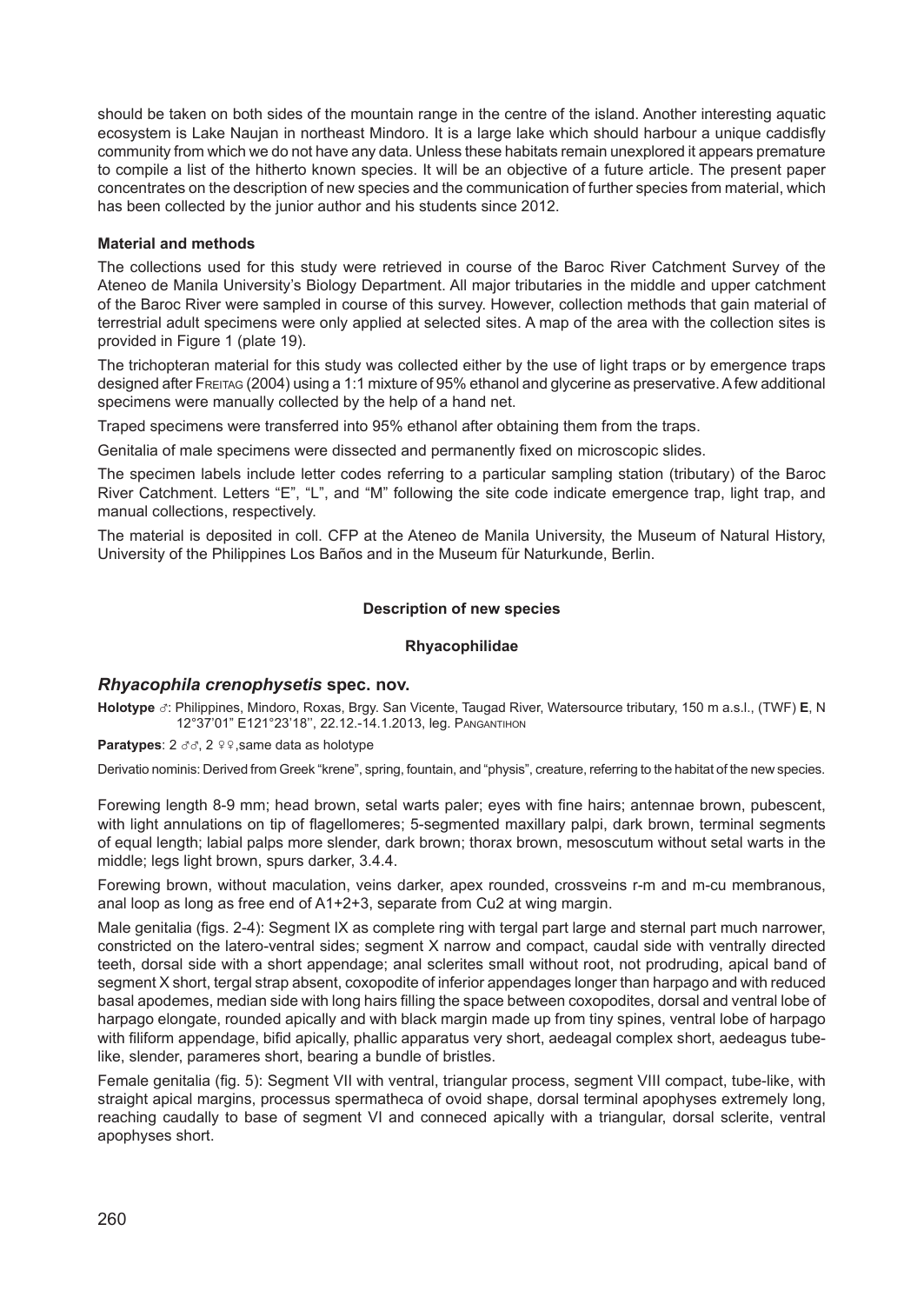Remarks: The new species is closely related to *R. spinosellata* Mey, 1995, which was described from the eastern side of Mindoro. The species share in the male sex the short phallic complex with tiny paramers, the dorsal appendage of segment X, the shape of the harpago and the hairy median sides of the coxopodites. They differ in the length of the coxopodites and in the form of segment X.

The species is a new addition to the *spinosellata* group, which contains further five species which are all endemic to the Philippines (Mey 20011).

Ecological notes: The species was collected in an emergence trap spanned over a small waterfall in secondary forest. This creek is used as the source of water supply for the village of San Vicente. It's water is calcerous as noticeable by lime deposits around the little fall.

#### **Glossosomatidae**

# *Agapetus paralellaria* **spec. nov.**

**Holotype** x: Philippines, Mindoro, Roxas, Brgy. San Vicente, Baroc River trib.,Taugad River, 530 m a.s.l., TDR3, **E** N 12°38'05" E 121°19'33", 23.1.-16.2.2013, genitalia slide Mey 20/13, leg. Pangantihon

**Paratypes**: 1  $\sigma$ , 1  $\phi$ , same data as holotype

Derivatio nominis: Derived from Greek "paralellos", referring to the parallel dorsal and ventral margin of the inferior appendages.

Forewing length 2.5-3 mm; head brown, setal warts paler; antennae light brown, pubescent, 5-segmented maxillary palpi, dark brown, terminal segment longer than preceding segment; labial palps small, dark brown; thorax brown, mesoscutum without setal warts; legs light brown, spurs darker, 3.4.4

Male genitalia (figs 6-7): Segment XI compact, with a dorsal and ventral lateral suture, the latter articulating with the inferior appendages, tergal (= dorsal) side reduced, preanal appendages elongate, bearing long setae, segment X triangular in lateral view, ventral margins thickened and nearly fused proximally, inferior appendages elongate and stripe-like, with parallel dorsal and ventral margins, median sides with two blades irregularly equipped with short teeth, phallic apparatus tube-like.

Remarks: The genitalia of the new species resemble very much *A. baptos* Mey, 1998 from Palawan and Panay. Both species can be distinguished by the shape of the inferior appendages.

# **Hydroptilidae**

#### *Stactobia pangantihoni* **spec. nov.**

Holotype *d*: Philippines, Mindoro, Roxas, Brgy. San Vicente, Taugad River, Watersource tributary, 150 m, (TWF) E, N 12°37'01" E 121°23'18'', 22.xii.-14.i.2013, genitalia slide Mey 22/13, leg. Pangantihon

#### **Paratypes**: 1  $\sigma$ , 9  $\circ$   $\circ$ , same data as holotype

Derivatio nominis: The species is named for Clister V. PANGANTIHON, the collector of this interesting species and project assistant of the Baroc River Catchment Survey of the Ateneo de Manila University.

Forewing length 1.8 - 1.9 mm; head brown, ocelli white, with dark bases, antennae yellow, maxillary palpi long, brown, legs yellow-brown, thorax brown.

Male genitalia (figs 8-9): Sternite VII with long, ventral appendage, apodemal rods of sternum IX extends anteriorly to base of segment VII, inferior appendages oval lamellae, weakly sclerotised, intermediate appendages black hooks, screwed laterally and ventrally, phallic apparatus with a long, hooked cornutus and a similar sclerite attached to the lateral margin, tip truncate and flat, with acute lateral ends.

Remarks: The male genitalia of *S. roxasi* spec. nov. shares the hook-like intermediate appendages with *S. mangyanica* Mey, 1995, but differs by the long sternum IX and its long apodemes, and by the complicated structure of the phallic apparatus, which is membranous and indistinct in the latter species. *S. mangyanica* was described from Mindoro too, but from a locality in the north-east. Another related species is probably *S. culasi* Wells & Mey, 2002 described from Panay. It differs from the new species by the structure of the intermediate and inferior appendages.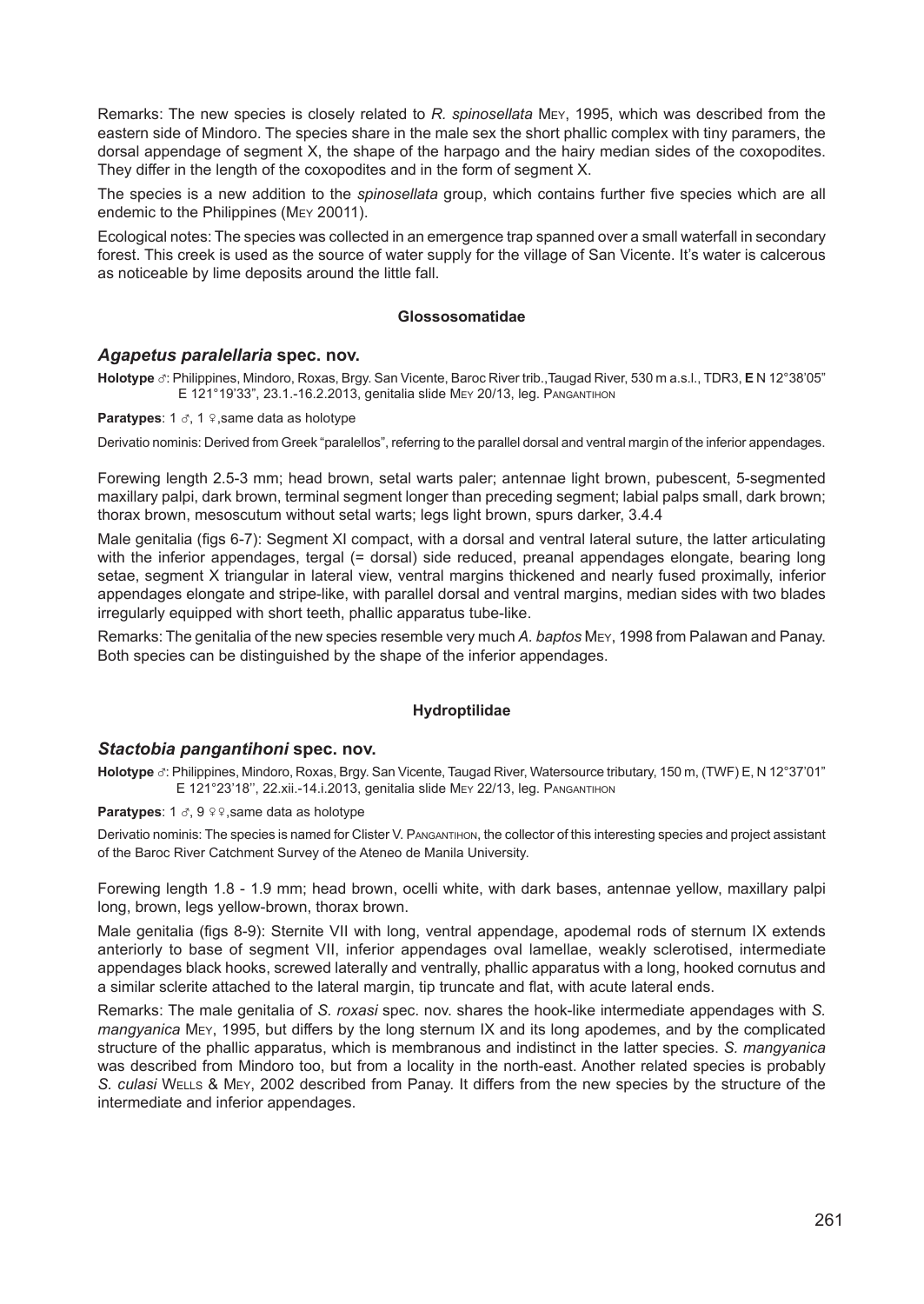# **Psychomyiidae**

# *Paduniella prodita* **spec. nov.**

**Holotype** x: Philippines, Mindoro, Roxas, Brgy. San Vicente, Baroc River tributary Taugad Daka River, 530 m a.s.l., TDR 3, **E** N 12°38'05" E 121°19'33", 23.1.-16.2.2013, genitalia slide Mey 19/13, leg. Pangantihon

**Paratypes**: 5 33, 4 99 same data as holotype; 1 3, 13 99. Philippines, Mindoro, Roxas, Brgy, San Vicente, Hinundugan River, Hinagdanan Falls, 200m, HR2, N 12°35'22" E 121°21'54", 31.iii.2013, leg. H. Freitag & Pangantihon

Derivatio nominis: The species name is derived from Latin "proditus", discovered.

Forewing length 2.5 – 2.9 mm; head pale brown, antennae yellow, with brown annulations on base of flagellomeres, maxillary palpi long, brown, labial palpi light brown, legs yellow-brown, thorax brown.

Male genitalia (figs 10-11): Inferior appendages straight, with bifid apex, inner side enlarged, with a setose apical margin, intermediate appendage singular, very long and with tiny spines on apex, phallic apparatus without dorsal appendage or rod.

Remarks: The new species is probably related to *P. panayica* Mey 1998 from Panay based on the apically bifid inferior appendages and the absent dorsal appendage of the phallic apparatus. Diagnostic features of *P. prodita* spec. nov. are the long intermediate appendage and the shorter preanal appendages.

# *Paduniella sanvicentis* **spec. nov.**

**Holotype** x: Philippines, Mindoro, Roxas, Brgy. San Vicente,Taugad River, 180 m a.s.l., TR1 **L**, N 12°37'32" E 121°21'17'',15.01.2013, GP Mey 24/13, leg. C. V. Pangantihon

Derivatio nominis: The species is named after its type locality, Barangay San Vicente, Roxas, Oriental Mindoro to honour the kind support and care of the barangay administration under lead of Captain Ronel S.Sescar during field trips of faculty members and students of the Ateneo de Manila University's Biology Department.

Forewing length 2.6 mm; head pale brown, antennae yellow, with brown annulations, maxillary palpi slightly longer than tibia and tarsus of foreleg, dark brown, first and terminal segments shortest, labial palpi 4-segmented, light brown, legs yellow-brown, thorax brown; hindwing with C and Sc forming a costal lobe, fork 1, 2 and 5 present, R4 and R5 united before wing margin.

Male genitalia (figs 12-13): Sternum IX slender, bases of inferior appendages somewhat convex on ventral and dorsal sides, intermediate appendages paired, very long and bent ventrad, preanal appendages beyond sternum IX triangularly elongate, phallic apparatus with a single dorsal rod, truncate at apex, and a broad ventral part.

Remarks: According to the inferior appendages the new species is similar to *P. angusta* Banks, 1939, decribed from Mindoro. The male holotype kept in the Museum of Comparative Zoology Cambridge and examined by the senior author has an unpaired intermediate appendage and an undulating dorsal appendage of the phallic apparatus.

#### *Psychomyia taugadensis* **spec. nov.**

**Holotype** x: Philippines, Mindoro, Roxas, Brgy. San Vicente,Taugad River, 180 m a.s.l., TDR 2, **L**, N 12°37'32" E 121°21'17'', 04.04.2013, GP Mey 23/13, leg. H. Freitag

**Paratypes**:  $6 \sqrt{9}$ , (probably belonging to the male), same data as holotype

Derivatio nominis: The species name is derived from the name of the river.

Forewing length 3 mm; head and thorax pale brown, antennae yellow, without brown annulations, maxillary palpi light brown, spurs 2.4.4., inner spur of foreleg very small.

Male genitalia (figs 17-18): Segment IX rounded, preanal appendages parallel-sided laterally, somewhat bent upwards, dorsal and ventral margin on median side with a triangular process each, base with a recurved process from median side, outer part of inferior appendages triangular in ventral and lateral view, inner part slender and sinus-like bent, tip of phallic apparatus bent upwards.

Remarks: The species stands close to *P. nigrella* Mey, 1998 from Negros because of possessing similar preanal appendages together with the presence of a recurved process on the median base. However, the inferior appendages and the phallic apparatus are of different architecture.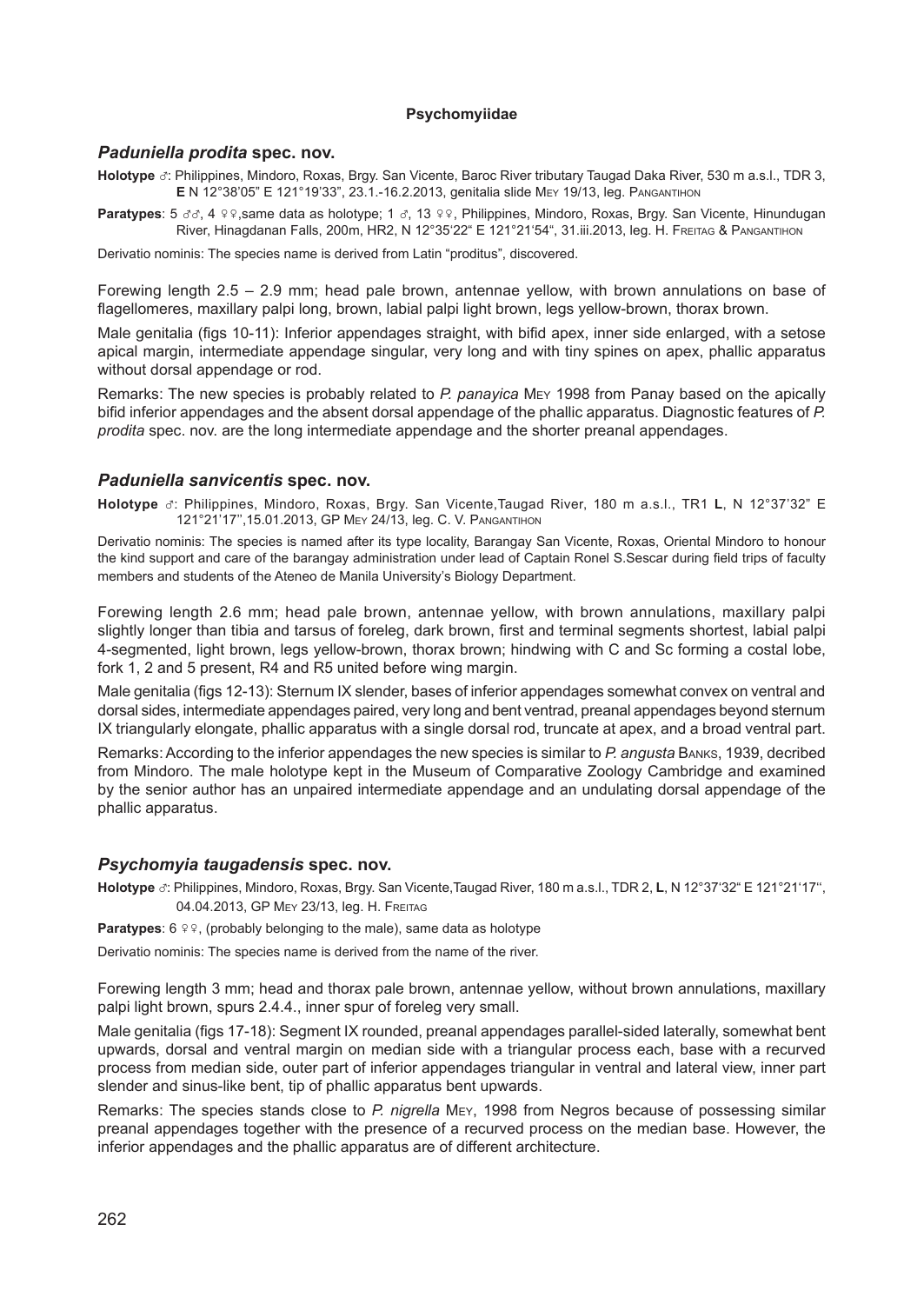# *Tinodes hypoplectis* **spec. nov.**

**Holotype** x: Philippines, Mindoro, Roxas, Brgy. San Vicente, Baroc River tributary,Taugad River, 530 m a.s.l., TDR 3, **E**<sup>N</sup> 12°38'05" E 121°19'33", 23.1.-16.2.2013, leg. Pangantihon

Derivatio nominis: The species name is derived from the Greek "hypo" and "plectos", referring to the ventral cornuti or appendages of the phallic apparatus.

Forewing length 4.5 mm; head dark brown, setal warts paler, thorax brown, mesoscutellum light brown, antennae brown, without annulations, maxillary palpi brown, labial palpi pale brown; fore- and hindwings brown, veins darker.

Male genitalia (figs 19-21): Inferior appendages broad, harpago slender and curved dorsad, intermediate appendages shorter than inferior appendages, with short and long lateral and dorsal spines, phallic apparatus with two, subsequent preapical spines, directed ventrad.

Remarks: The new species is very similar to *T. reminigia* Mey 1998 from Panay and *T. adjuncta* Banks, 1937. The main differences are the more stout inferior appendages, the arrangements of spines on the intermediate appendages and the two, ventral cornuti of the phallic apparatus. The three species represent a superspecies (complex of very similar species), which probably have further species on the Visayan Islands and on Luzon.

# **Ecnomidae**

# *Ecnomus biundularia* **spec. nov.**

**Holotype** x: Philippines, Mindoro, Roxas, Brgy. San Vicente, Baroc River trib.,Taugad River, 530 m a.s.l., TDR 3, **E** N 12°38'05" E 121°19'33", 23.1.-16.2.2013, leg. Pangantihon

Derivatio nominis: The species name is derived from the Latin "undula", small wave, referring to the shape of the apical part of the inferior appendage of the male.

Forewing length 3.8 mm; head yellow, setal warts pale brown, thorax brown, setal warts paler, mesoscutellum light brown, antennae yellow, without annulations, maxillary palpi yellow-brown, labial palpi paler.

Male genitalia (figs 14-16): Anterior ventral margin of segment IX excised triangularly, preanal appendages long and straight, with a small median process, dorsal appendages paired and small, inferior appendages with angled bases bearing a short, inner process, apical parts bent mediad and dorsad, tips enlarged and flattened, phallic apparatus upright, apex beak-like in lateral view, broadly rounded in dorsal view.

Remarks: The species is unique in the form of the inferior appendages. Similar species are *E. typhlodes* Mey, 1998 and *E. paratyphlodes* Mey, 1998 described from Panay.

# **List of collected species**

There are many females of *Psychomyia*, *Hydropsyche* and *Cheumatopsyche* collected on several localities but without the corresponding males. Since females of the three genera cannot be determined with certainty those specimens are omitted from the list.

#### *Rhyacophila crenophysetis* **spec. nov.**

See description above,

#### *Agapetus paralellaria* **spec. nov.**

See description above,

#### *Agapetus curvidens* Ulmer, 1930

<sup>20</sup>xx, 3 ww, - Baroc River tributary Taugad Daka River, 220 m a.s.l., TDR1 **L**, N 12°37'33" E 121°21'18", 16.01.2013, leg. C. V. Pangantihon;

<sup>4</sup>xx, 3 ww, - Baroc River tributary,Hinundugan River, 118 m a.s.l., HR1 **M**, N 12°36'23" E 121°23'29", 18.11.-1.12.2012, leg. H. Freitag;

<sup>4</sup>xx, 23 ww, - Hinundugan River, below Hinagdanan Falls, 200m a.s.l., HR2 **L**, N 12°35'22" E 121°21'54", 31.03.2013, H. Freitag & C. V.Pangantihon;

1 x, 12 ww, - Taugad River, 100 m a.s.l., TR1 **L**, N 12°37'06" E121°23'49'', 22.12.2012, leg. H. Freitag;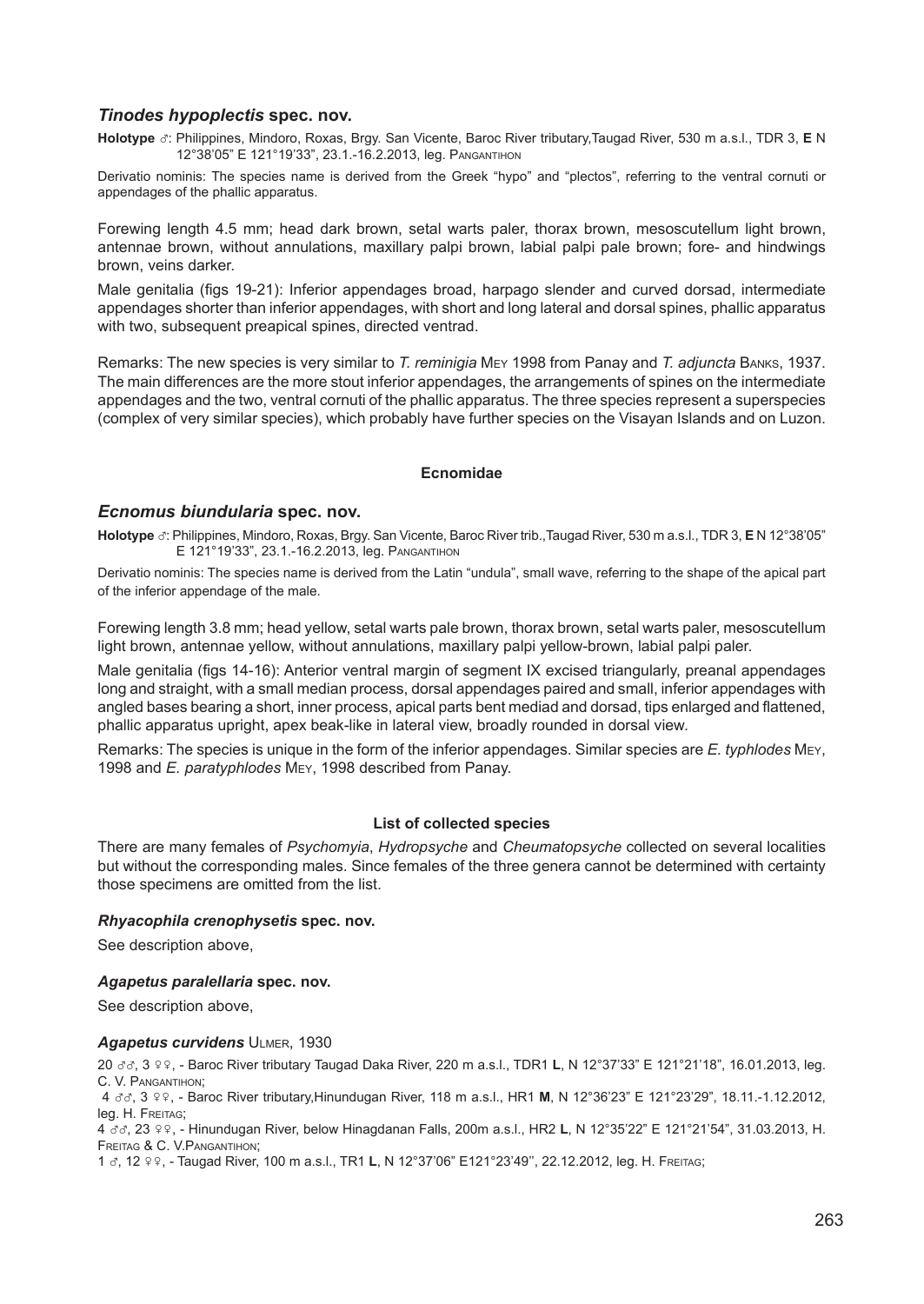<sup>8</sup>ww, - Taugad River, 180 m a.s.l., TR2 **L**, N 12°37'32" E 121°21'17'',15.01.2013, leg. Pangantihon;  $5$  ºº, - Taugad River, 180 m a.s.l., TR2, L, N 12°37'32" E 121°21'17", 04.04.20133, leg. Н. FREITAG;

#### *Ugandatrichia mindoroensis* Mey, 1995

<sup>1</sup>w, - Taugad River, Watersource tributary, 150 m, (TWF) E, N 12°37'01" E 121°23'18'', 22.xii.-14.i.2013, leg. Pangantihon

#### *Stactobia pangantihoni* **spec. nov.**

See description above,

#### *Hydroptila nigrovalvata* Mey, 2003

<sup>1</sup>x, 1 w, - Baroc River tributary,Hinundugan River, 118 m, HR1 **L**, N 12°36'23" E 121°23'29", 17.11.2012, leg. H. Freitag & Pangantihon

#### *Hydroptila pedemontana* Mey, 1995

2 & 3, 11 99, - Hinundugan River, Hinagdanan Falls, 200m, HR2, N 12°35'22" E 121°21'54", 31.iii.2013, H. FREITAG & PANGANTIHON<sup>®</sup>

1  $\sigma$ , 7 º º, - Taugad River, 100 m, TR1, N 12°37'06" E 121°23'49", 22.xii.2012, leg. Н. FREITAG; 3 º º. - Taugad River, 180 m, TR1, N 12°37'32" E 121°21'17", 13.i.2013, leg. Pangantihon

#### *Chimarra lotta* MALICKY, 1993

<sup>1</sup>x, - Baroc River tributary, Taugad River, 530 m, TOR, N 12°38'05" E 121°19'33", 23.i.-16.ii.2013, leg. Pangantihon

#### *Chimarra nemet* Malicky, 1993

2 33, 4 99, - Taugad River, Watersource tributary, 150 m, (TWF) E, N 12°37'01" E 121°23'18", 22.xii.-14.i.2013, leg. PANGANTIHON

#### *Chimarra nigrella* Mey, 1995

<sup>1</sup>x, - Baroc River tributary, Hinundugan River, 118 m, HRI, N 12°36'23" E 121°23'29", 17.xi.2012, leg. H. Freitag 2 33, 19, Hinundugan River, Hinagdanan Falls, 200m, HR2, N 12°35'22" E 121°21'54", 31.iii.2013, H. FREITAG & PANGANTIHON;

#### *Chimarra potamophila* Mey, 1995

<sup>1</sup>w, - Baroc River tributary, Hinundugan River, 118 m, HRI, , N 12°36'23" E 121°23'29", 18.xi.-1.xii.2012, leg. H. Freitag 2 33, 2 99, - Hinundugan River, Hinagdanan Falls, 200m, HR2, N 12°35'22" E 121°21'54", 31.iii.2013, H. Freitag & Pangantihon; 3 33, 3 99, Taugad River, 180 m, TRI L, N 12°37'32" E 121°21'17", 15.i.2013, leg. PANGANTIHON; 3 33, 399, - Taugad River, 180 m, TR1, N 12°37'32" E 121°21'17", 13.i.2013, leg. PANGANTIHON 2 º º, Taugad River, 180 m, TR1, L, N 12°37'32" E 121°21'17", 13.i.2013, leg. PANGANTIHON  $3d3, 19, -$ 

### *Paduniella prodita* **spec. nov.**

See description above,

#### *Paduniella sanvicentis* **spec. nov.**

See description above,

#### *Psychomyia taugadensis* **spec. nov.**

See description above,

#### *Tinodes hypoplectis* **spec. nov.**

See description above,

#### *Abaria mindorogena* Mey, 1995

<sup>4</sup>xx, 1 w, - Taugad River, Watersource tributary, 150 m, (TWF) E, N 12°37'01" E 121°23'18'', 22.xii.-14.i.2013, leg. Pangantihon

#### *Pseudoneureclipsis unguiculata* Ulmer, 1930

<sup>1</sup>x, - Baroc River tributary, Hinundugan River, 118 m, HRI, N 12°36'23" E 121°23'29", 18.xi.-1.xii.2012, leg. H. Freitag

1 w, - Hinundugan River, Hinagdanan Falls, 200m, HR2, N 12°35'22" E 121°21'54", 31.ii.2013, H. Freitag & Pangantihon;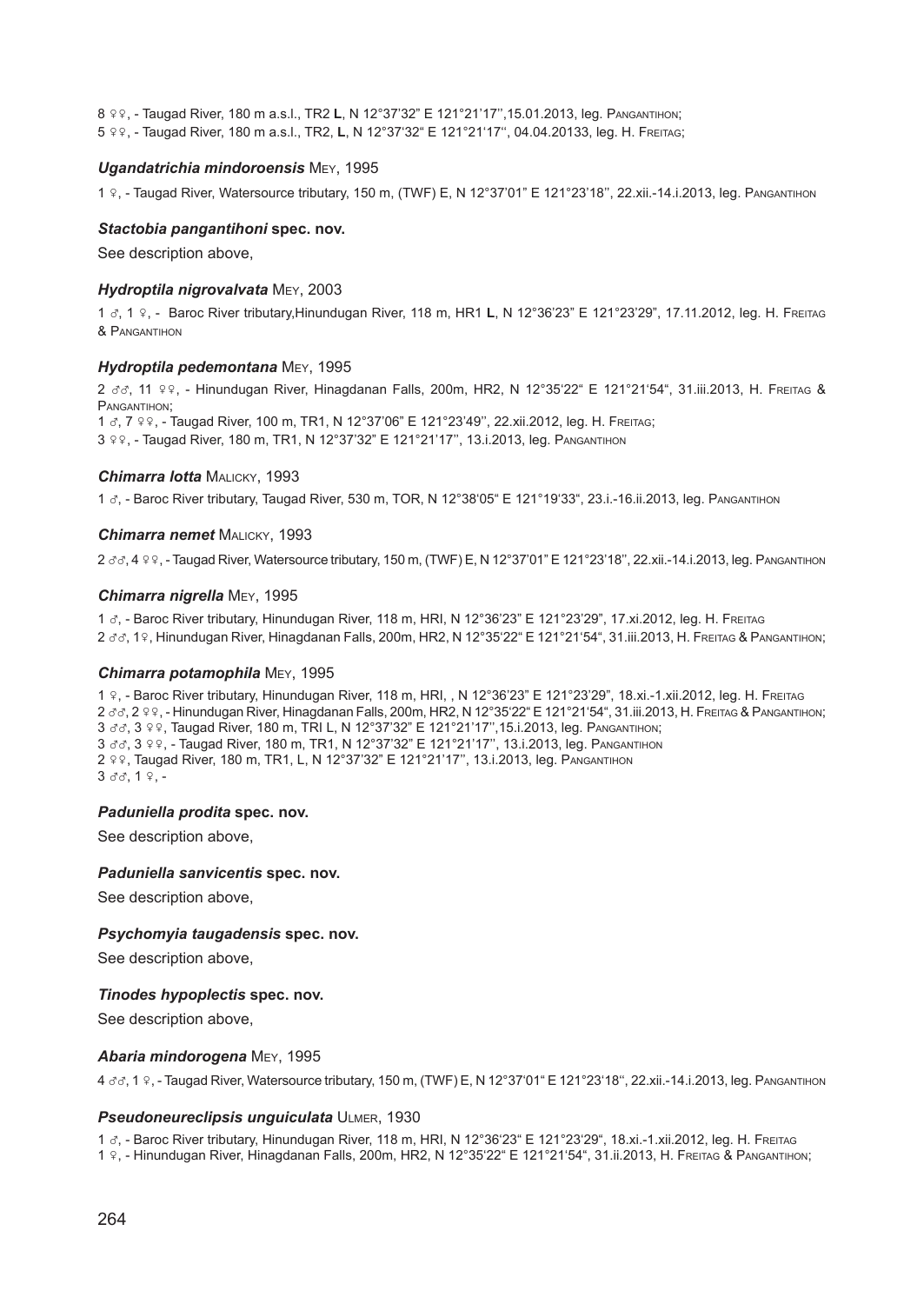<sup>1</sup>w, - Taugad River, 100 m, TR1, N 12°37'06" E 121°23'49'', 22.xii.2012, leg. H. Freitag;

<sup>1</sup>w, - Taugad River, 180 m, TRI L, N 12°37'32" E 121°21'17'', 15.i.2013, leg. Pangantihon;

#### *Polyplectropus* spec.

1 º, Taugad River, 180 m, TR1, L, N 12°37'32" E 121°21'17", 13.i.2013, leg. PANGANTIHON,

### *Ecnomus biundularia* **spec. nov.**

See description above,

#### *Ecnomus pusio* Malicky, 1993

<sup>1</sup>x, - Hinundugan River, Hinagdanan Falls, 200m, HR2, N 12°35'22" E 121°21'54", 31.iii.2013, H. Freitag & Pangantihon;

#### *Macrostemum quinquepunctatum* (Banks, 1920)

<sup>4</sup>ww, - Baroc River tributary, Hinundugan River, 118 m, HRI, N 12°36'23" E 121°23'29", 17.xi.2012, leg. H. Freitag <sup>1</sup>w, - Taugad River, 140 m, IR2, L, N 12°37'18'' E 121°22'58", 16.xi.2012, leg. H. Freitag & Pangantihon 3 º º, - Taugad River, 180 m, TRI L, N 12°37'32" E 121°21'17", 15.i.2013, leg. PANGANTIHON; 1 º, - Taugad River, 180 m, TR1, N 12°37'32" E 121°21'17", 13.i.2013, leg. PANGANTIHON 3 º º . - Taugad River, 180 m, TDR 2, Licht, N 12°37'32" E 121°21'17", 04.iv.2013, leg. H. Freitag;

#### *Oestropsyche vitrina* (Hagen, 1859)

<sup>1</sup>w, - Hinundugan River, Hinagdanan Falls, 200m, HR2, N 12°35'22" E 121°21'54", 31.iii.2013, H. Freitag & Pangantihon; 1  $\sigma$ , 2 99, - Taugad River, 100 m, TR1, N 12°37'06" E 121°23'49", 22.xii.2012, leg. H. Freitag; <sup>1</sup>x, - Taugad River, 140 m, IR2, L, N 12°37'18'' E 121°22'58", 16.xi.2012, leg. H. Freitag & Pangantihon 1 8, 2 99, - Taugad River, 180 m, TR1, N 12°37'32" E 121°21'17", 13.i.2013, leg. PANGANTIHON 6 33, 9 9 9, - Taugad River, 180 m, TR1, L, N 12°37'32" E 121°21'17", 13.i.2013, leg. PANGANTIHON 3 33, 2 99, - Taugad River, 180 m, TRI L, N 12°37'32" E 121°21'17", 15.i.2013, leg. Pangantihon;

#### *Polymorphanisus semperi* (Brauer, 1869)

<sup>1</sup>w, - Hinundugan River, Hinagdanan Falls, 200m, HR2, N 12°35'22" E 121°21'54", 31.iii.2013, H. Freitag & Pangantihon;

#### *Hydropsyche calawiti* Mey, 1995

2 33, 4 99, - Taugad River, 100 m, TR1, N 12°37'06" E 121°23'49", 22.xii.2012, leg. Н. FREITAG;

#### *Hydropsyche mindorensis* Mey, 1995

2 33, 4 99, - Baroc River tributary, Hinundugan River, 118 m, HRI, N 12°36'23" E 121°23'29", 17.xi.2012, leg. H. Freitag <sup>1</sup>x, 1 w, - Baroc River tributary, Hinundugan River, 118 m, HRI, L, N 12°36'23" E 121°23'29", 01.xii.2012, leg. H. Freitag 1  $\sigma$ , - Taugad River, 100 m, TR1, N 12°37'06" E 121°23'49", 22.xii.2012, leg. Н. FREITAG;

#### *Cheumatopsyche* cf*. costalis* (Banks, 1913)

1 º, - Hinundugan River, Hinagdanan Falls, 200m, HR2, N 12°35'22" E 121°21'54", 31.iii.2013, H. Freitag & Pangantihon;

#### *Cheumatopsyche reticulata* (Banks, 1913)

<sup>1</sup>x, 1 w, - Baroc River tributary, Hinundugan River, 118 m, HRI, L, N 12°36'23" E 121°23'29", 01.xii.2012, leg. H. Freitag

#### *Cheumatopsyche mixta* Mey, 2003

2 33, 1 9, - Baroc River tributary, Hinundugan River, 118 m, HRI, , N 12°36'23" E 121°23'29", 18.xi.-1.xii.2012, leg. H. Freirag

#### *Cheumatopsyche* spec.

<sup>2</sup>ww, - Baroc River tributary, 220 m, IDR, N 12°37'33" E 121°21'18", 16.i.2013, leg. H. Freitag & Pangantihon;

 $3.9.9$ . - Baroc River tributary, Hinundugan River, 118 m, HRI, N 12°36'23" E 121°23'29", 17.1xi.2012, leg. H. Freitag & PANGANTIHON

<sup>2</sup>ww, - Baroc River tributary, Hinundugan River, 118 m, HRIm, N 12°36'23" E 121°23'29", 18.xi.-1.xii.2012, leg. H. Freitag;

<sup>6</sup>ww, - Taugad River, 100 m, TR1, N 12°37'06" E 121°23'49'', 22.xii.2012, leg. H. Freitag;

3 º º, - Taugad River, 180 m, TRI L, N 12°37'32" E 121°21'17", 15.i.2013, leg. PANGANTIHON;

1 w, - Taugad River, Watersource tributary, 150 m, (TWF) E, N 12°37'01" E 121°23'18'', 22.xii.-14.i.2013, leg. Pangantihon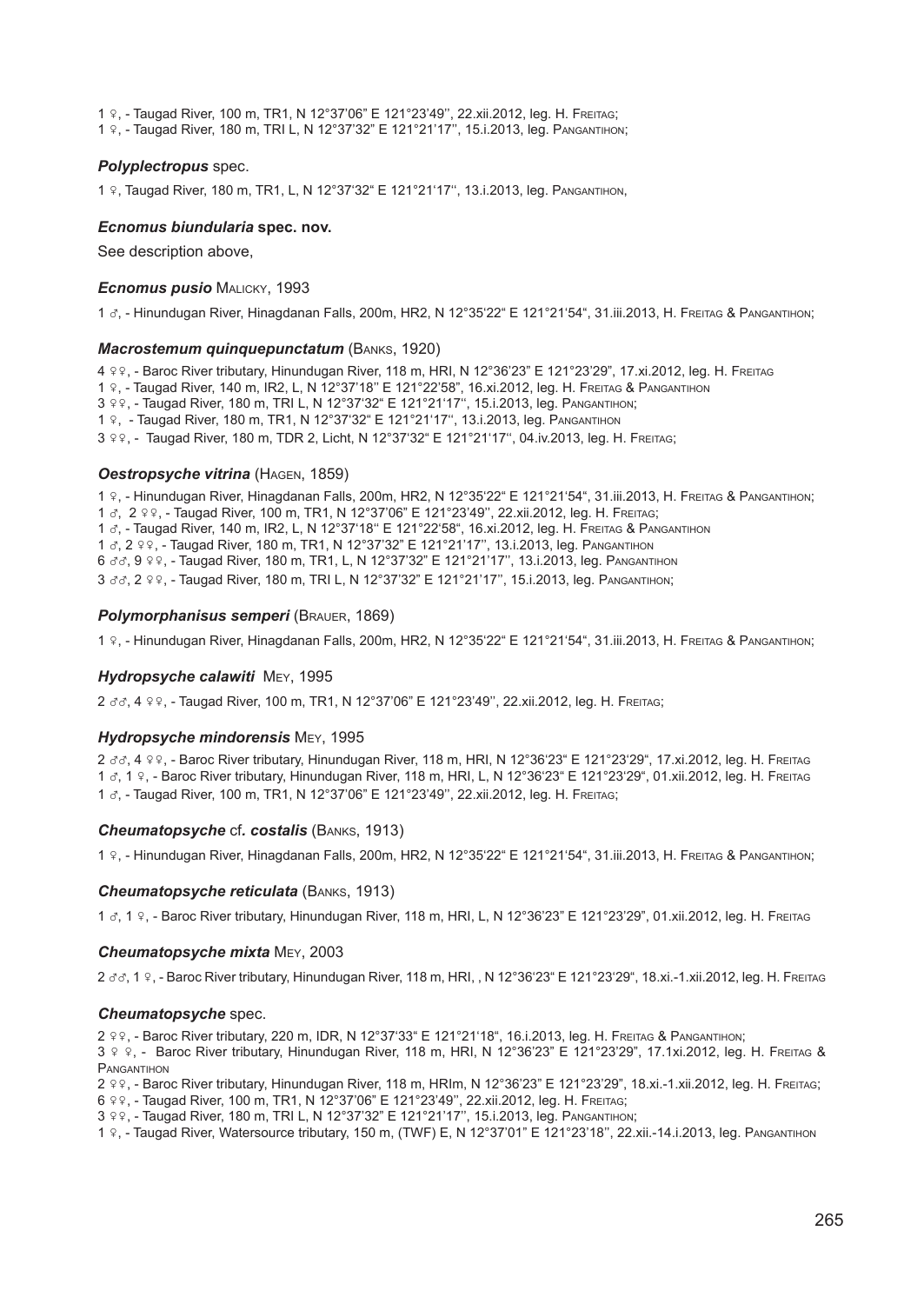#### *Lepidostoma senectutis* (Mey, 1990)

3 & 3, 1 9, - Baroc River tributary, Taugad River, 530 m, TOR, N 12°38'05" E 121°19'33", 23.i.-16.ii.2013, leg. PANGANTIHON <sup>1</sup>x, 2 ww, - Taugad River, Watersource tributary, 150 m, (TWF) E, N 12°37'01" E 121°23'18'', 22.xii.-14.i.2013, leg. Pangantihon

#### *Anisocentropus* spec.

2 º º, Baroc River tributary, Taugad River, 530 m, TOR, N 12°38'05" E 121°19'33", 23.i.-16.ii.2013, leg. PANGANTIHON

#### *Leptocerus* spec.

<sup>1</sup>w, - Taugad River, 100 m, TR1, N 12°37'06" E 121°23'49'', 22.xii.2012, leg. H. Freitag;

#### *Oecetis alticolaria* Mey, 1998

<sup>1</sup>x, 1 w,- Baroc River tributary, Taugad River, 530 m, TOR, N 12°38'05" E 121°19'33", 23.i.-16.ii.2013, leg. Pangantihon

#### *Oecetis flavicoma* Mey, 1998

<sup>1</sup>x, - Hinundugan River, Hinagdanan Falls, 200m, HR2, N 12°35'22" E 121°21'54", 31.iii.2013, H. Freitag & Pangantihon;

#### **Acknowledgements**

We thank Project Assistant Mr. Clister V. PANGANTIHON, Ateneo de Manila University, Quezon City, for his significant support during the field sampling at the Baroc River.

Field work for this survey was funded by PHERNet, a program of the Philippine Commission of Higher Education (CHED). Approvals and permissions for field sampling were kindly given by the PENRO Oriental Mindoro, Calapan, SENRO Roxas, Municipal Government of Roxas, and the National Commission for Indigenous People (NCIP). The junior author wants to express his deep gratitude to Brg. San Vicente, Roxas, especially Captain Ronel S. Sescar, and all Barangay Kagawats and Tanods that warmly welcomed the Ateneo team, guided the expeditions and provided accommodation. Many thanks are also due to all members of the Buhid communities of Tagaskan and Tauga Diit who gave official permission (FPIC & MOA) for the field sampling in their ancestral lands, and guided and accommodated the excursion participants.

#### **References**

Freitag, H. (2004): Adaptations of an Emergence Trap for Use in Tropical Streams. – Internaternational Review of Hydrobiology **89**:363–374.

Freitag, H. (2013): *Ancyronyx* Erichson, 1847 (Coleoptera, Elmidae) from Mindoro, Philippines, with description of the larvae and two new species using DNA sequences for the assignment of the developmental stages. – ZooKeys **321**:35–64.

HEANEY, L.R. & REGALADO, J.C., Jr. (1998): Vanishing treasures of the Philippine rain forest. - The Field Museum, Chicago, 88 pp. Malicky, H. (2009): Köcherfliegen (Trichoptera) von der Insel Sibuyan (Philippinen). – Entomologica Austriaca 16: 9-18.

Mey, W. (1995): Beitrag zur Kenntnis der Köcherfliegenfauna der Philippinen, I (Trichoptera). – Deutsche Entomologische Zeitschrift, N. F. **42**, 191-209.

Mey, W. (1998): Contribution to the knowledge of the caddisfly fauna of the Philippines, III (Insecta: Trichoptera) - Entomofauna **19**: 1-31.

- Mey, W. (2002): Contribution to the caddisfly fauna of the Philippines, IV: Further new species of the genus *Hydropsyche* Pictet. pp. 167-172, - in W. Mey (editor) Proceedings of the 10<sup>th</sup> International Symposium on Trichoptera, Potsdam, Germany 2000, Nova Supplementa Entomologica 15: 167-172.
- Ong, P.S., Afuang, L.E., Rosell-Ambal, R.G. (Eds) (2002): Philippine Biodiversity Conservation Priorities: A Second Iteration of the National Biodiversity Strategy and Action Plan. Department of Environment and Natural Resources –Protected Areas and Wildlife Bureau, Conservation International Philippines, Biodiversity Conservation ProgramUniversity of the Philippines Center for Integrative and Development Studies, and Foundation for the Philippine Environment, Quezon City, Philippines, 113 pp.
- Wells, A. & W. Mey (2002): Microcaddisflies of the Philippines (Trichoptera, Hydroptilidae). Deutsche Entomologische Zeitschrift **49**: 113-136.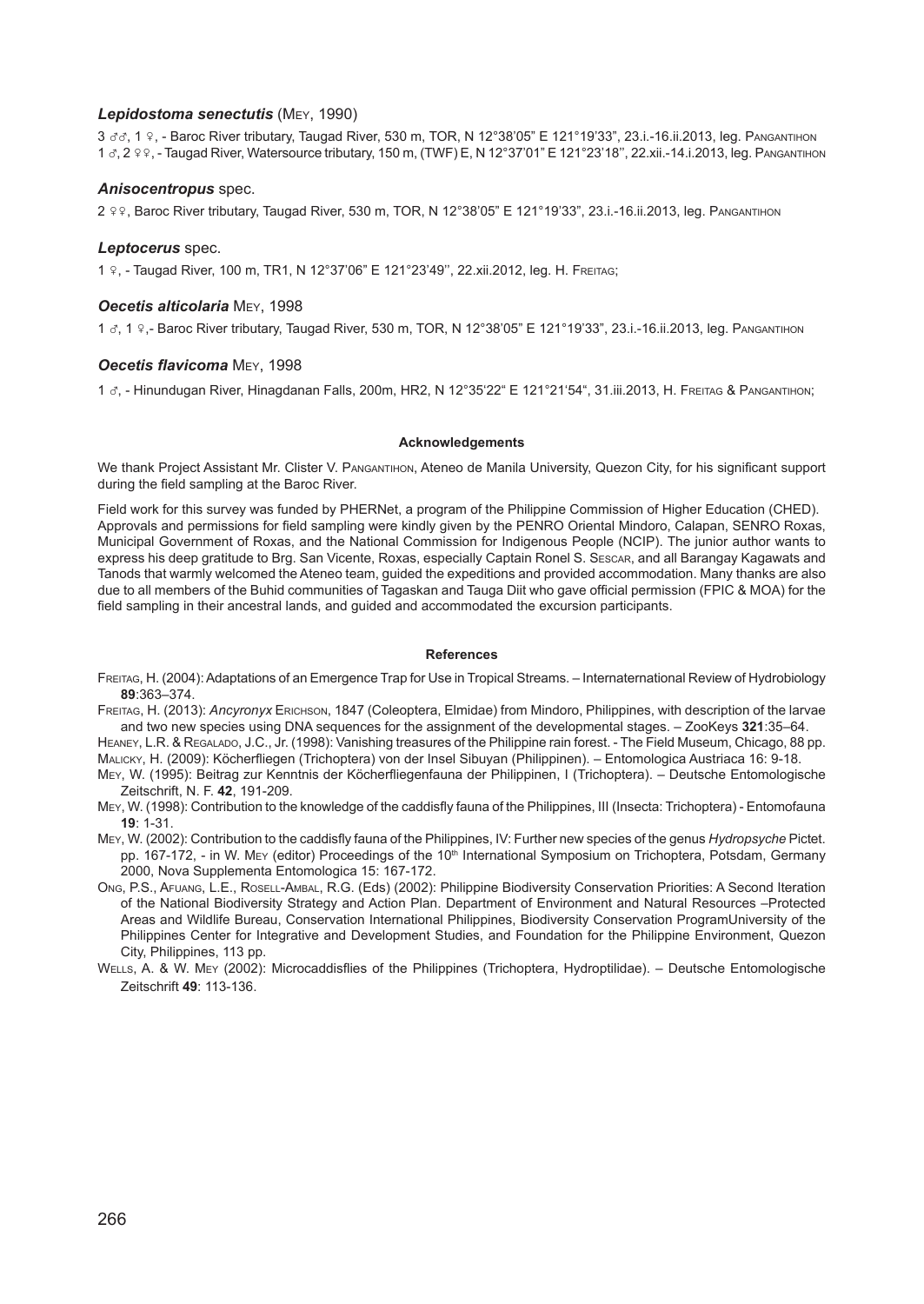

Figs 2-4: Male genitalia of *Rhyacophila crenophysetis* spec. nov., 2 – lateral, 3 – dorsal, 4 – ventral (scale 0.5 mm) Fig. 5: Female genitalia of *Rhyacophila crenophysetis* spec. nov., lateral view (scale 0.5 mm) Figs 6-7: Male genitalia of *Agapetus parallelus* spec. nov. (scale 0.25 mm)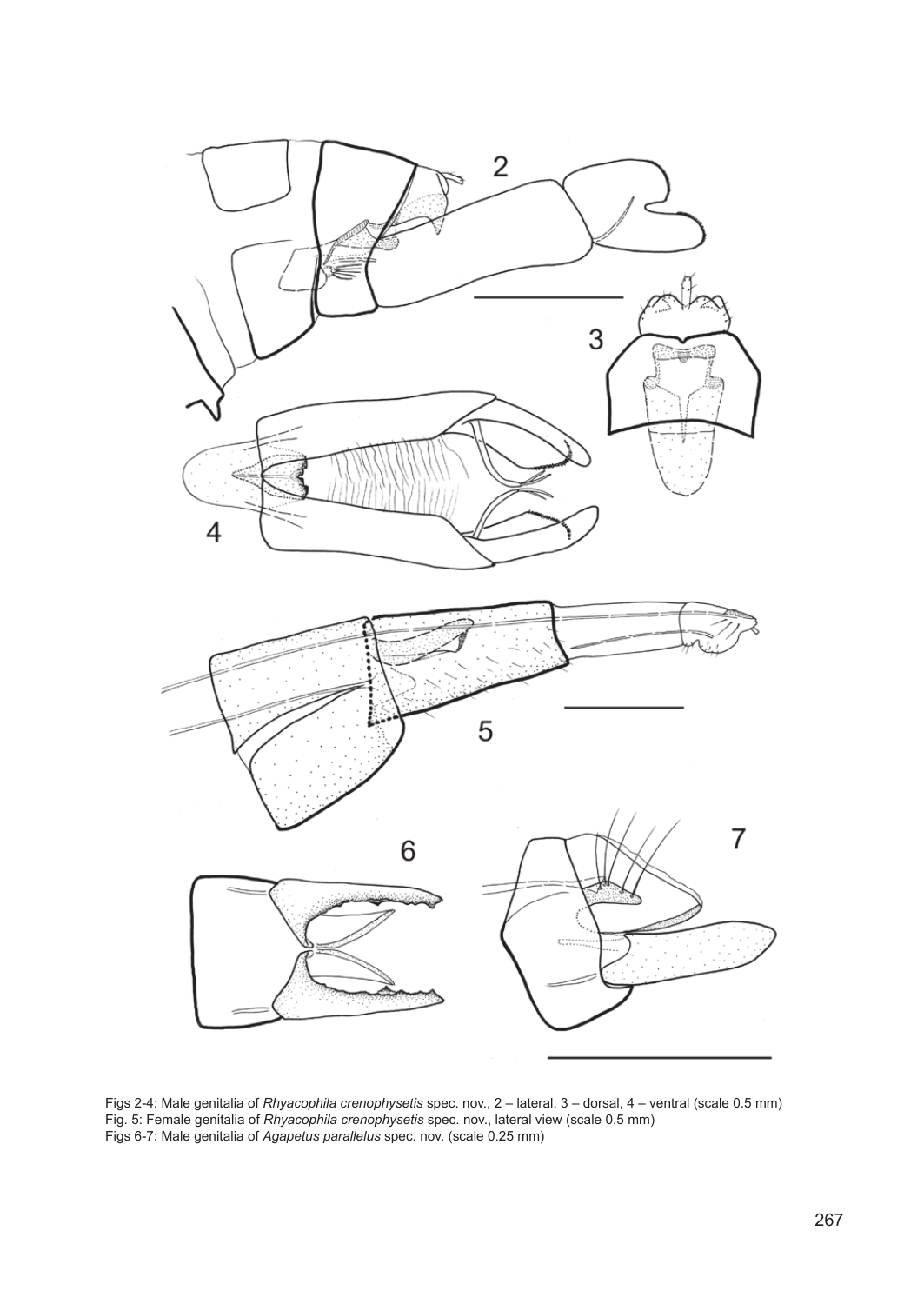

Figs 8-9: Male genitalia of *Stactobia roxas*i spec. nov., 8 – lateral, 9 - ventral (scale 0.25 mm) Figs 10-11: Male genitalia of *Paduniella prodita* spec. nov., 10 –lateral, 11 – ventral (scale 0.25 mm) Figs 12-13: Male genitalia of *Paduniella vicentis* spec. nov., 12 – lateral, 13 – ventral (scale 0.25 mm)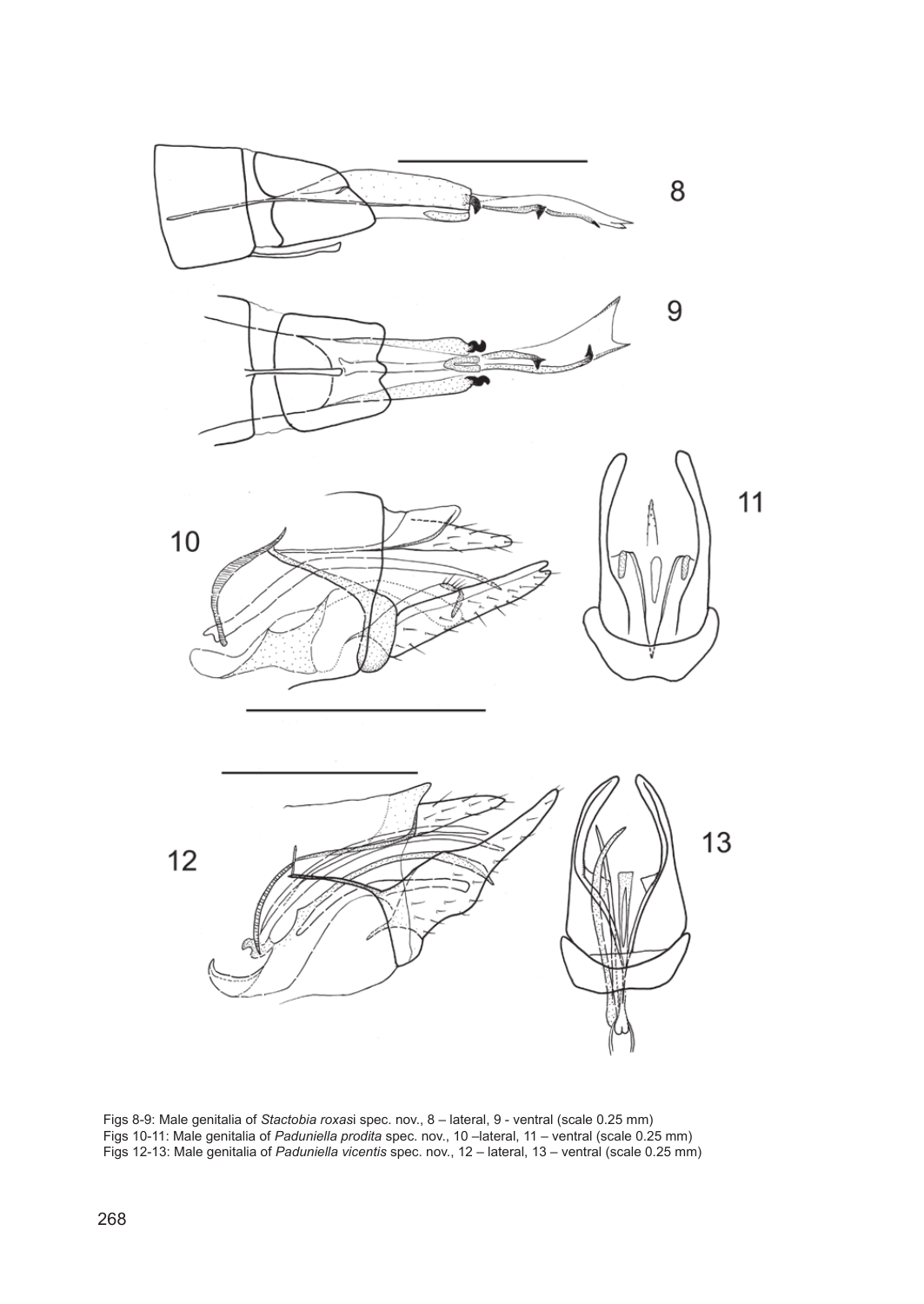

Figs 14-16: Male genitalia of *Ecnomus biundularia* spec. nov., 14 – lateral, 15 – ventral, 16 – dorsal (scale 0.5 mm) Figs 17-18; Male genitalia of *Psychomyia taugadensis* spec. nov., 17 – lateral, 18 – ventral (scale 0.5 mm) Figs 19-21: male genitalia of *Tinodes hypoplectis* spec. nov., 19 – ventral, 20 – lateral, 21- dorsal (scale 0.5 mm)